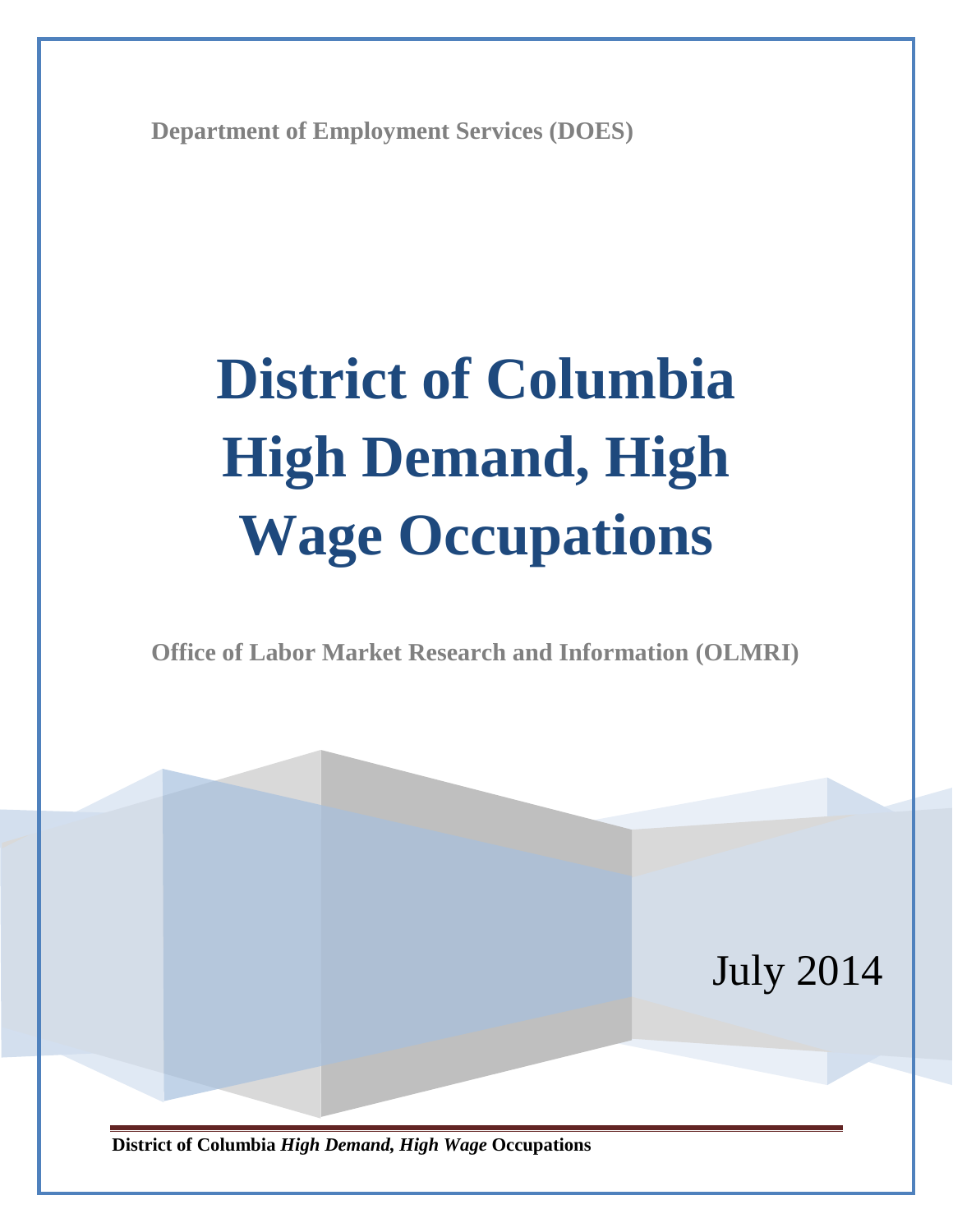## *Highlights*

**Top 31 High Demand, High Wage Occupations in D.C.**

- **Computer and Mathematics** and **Management** are the most common *High Demand, High Wage* occupational groups, with nearly half **(49%)** of the Top 31 occupations.
- Two-thirds **(61%)** of the Top 31 *High Demand, High Wage* occupations in the District require a **bachelor's degree**.
- Seventy percent **(70%)** of *High Demand, High Wage* occupations in the District typically require **no work experience** to enter that occupation.
- More than eighty percent **(81%)** of the District's Top 31 *High Demand, High Wage* occupations typically require **no additional occupation-specific training or preparation**.

#### **Top 31 High Demand, High Wage Occupations Requiring Less Than a Bachelor's Degree**

- **Healthcare Practitioners and Technical (23%)** and **Management(13%)** are the most common *High Wage, High Demand* occupational groups requiring less than a Bachelor's degree for entry, with 36% of the top occupations.
- More than thirty **30%**of *High Demand, High Wage* occupations typically requiring less than a bachelor's degree require one (1) year and over of **work experience**, with **6%** requiring more than five (5) years.
- More than half **(52%)** of *High Demand, High Wage* occupations typically requiring less than a bachelor's degree require **no on-the-job training** to gain competency in that occupation,
- Forty-two percent **(42%)** of *High Demand, High Wage* occupations typically requiring less than a bachelor's degree require **moderate- to long-term on-the-job training**.

**District of Columbia** *High Demand, High Wage* **Occupations <b>Page 2** Page 2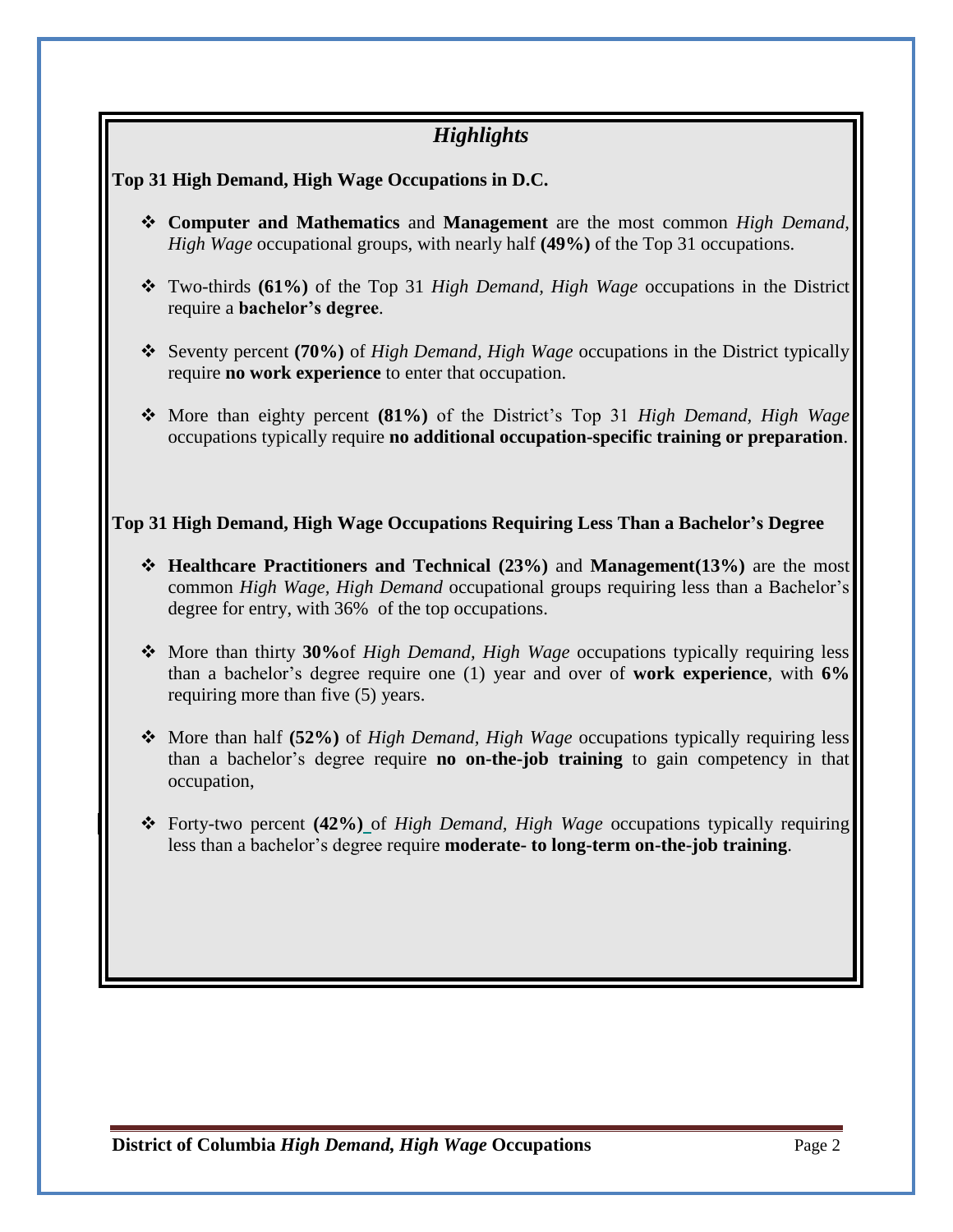#### *Introduction*

Navigating the District's dynamic job market can be an overwhelming undertaking. With a multitude of job advertisements and their corresponding requirements, it can be difficult for job seekers to identify their most suitable opportunities. This analysis aims to identify those occupations that are both in demand and offer reasonable wages in the District. For this analysis, the District of Columbia Department of Employment Services (DOES) Office of Labor Market Research and Information (OLMRI) utilized data made available by the U.S. Bureau of Labor Statistics. First, we will look at the Top 31 occupations according to the three-variable index employed by OLMRI. Then we will look at the Top 31 occupations according to the threevariable index that typically require less than a bachelor's degree for entry.

#### *Explanation of High Demand, High Wage Methodology*

This three-variable index has been constructed using occupational data to identify *High Demand, High Wage* occupations in D.C. To arrive at this single three-variable index, the following steps were completed:

- 1. For each 6-digit Standard Occupational Classification (SOC) Code, the following three variables were included: projected percent change in D.C. employment for the period 2010- 2020; projected annual total openings in D.C. for 2010-2020; and median annual wage in D.C. in 2011. The first two variables capture the projected occupational demand, while the third focuses on wages.
- 2. Each of the three variables was converted to new categorical variables with values ranging from 10 to 1. These categories roughly represent the deciles of ranking by each corresponding variable.
- 3. A single three-variable index was generated of *High Demand, High Wage* occupations in D.C. by using the three categorical variables and the following formula:

 $Index = 0.5 * Percent Change category + 0.5 * Annual Total Opening Category$ + (Median Annual Wage Category)

Note that the formula puts equal weights on occupational demand (the first two categories together) and occupational wages (the third category). For the occupational demand component of the index, the formula puts equal weights on the "percent change" and the "annual total openings" categories. Theoretically, the value of the index can range from 20 to 2, although in practice the top occupation scores 19.5. An occupation has a high total score if it has high projected percent change in employment, high projected number of annual total openings, and a high median wage.

The "Education" column displays the level of education typically needed for entry into an occupation (according to national data provided by the U.S. Bureau of Labor Statistics). The

**District of Columbia** *High Demand, High Wage* **Occupations <b>Page 3** Page 3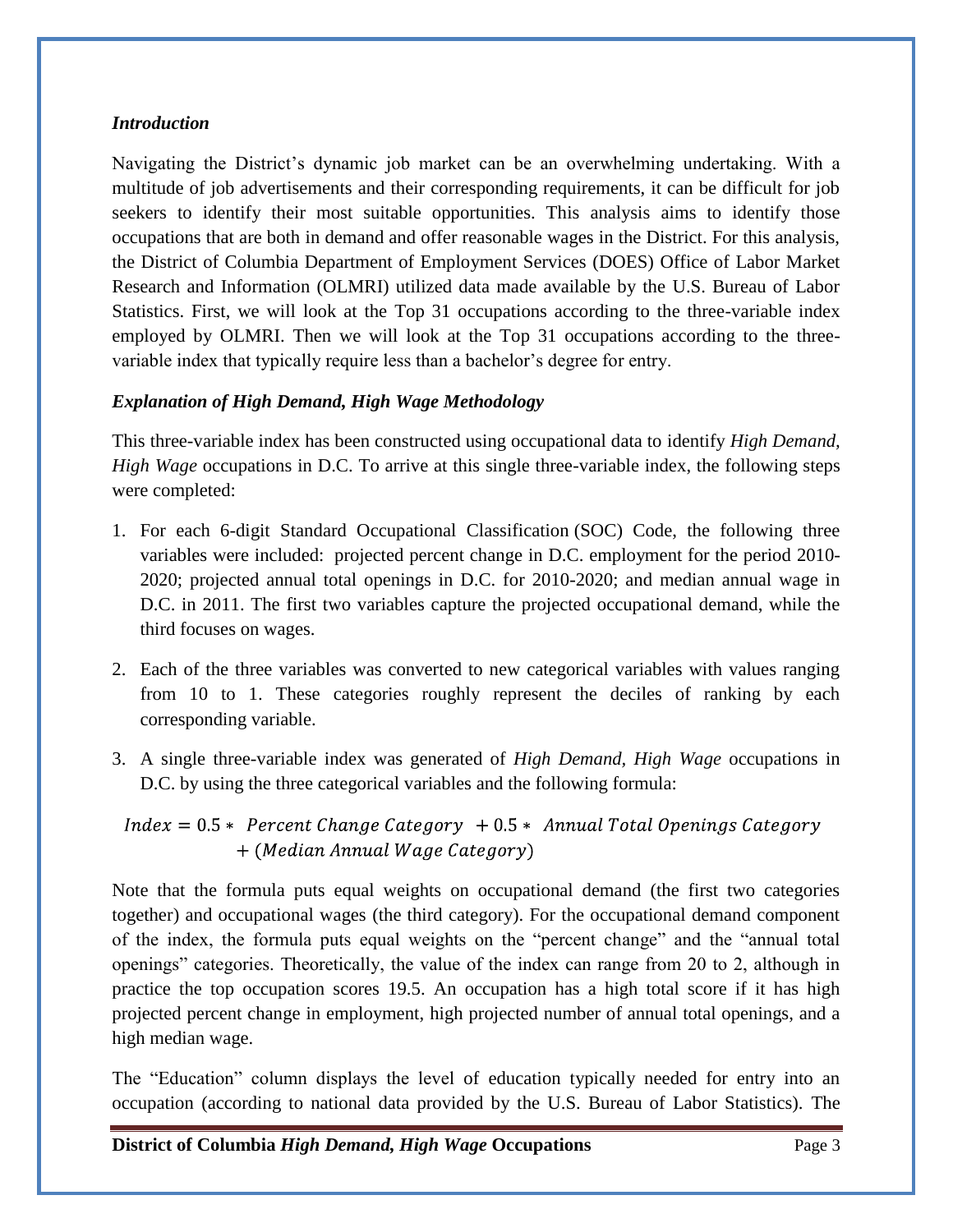"Work Experience" column displays the amount of work experience that is commonly considered necessary by employers—or is a commonly accepted substitute for other, more formal types of training or education—for entry into an occupation. The "Job Training" category displays the level of on-the-job training that is typically needed, once employed in an occupation, to attain competency in that occupation. Training is occupation-specific rather than job-specific; skills learned can be transferred to another job in the same occupation.

### *Occupational Highlight: Registered Nurse\**

**What Registered Nurses Do**: Registered nurses (RNs) provide and coordinate patient care, educate patients and the public about various health conditions, and provide advice and emotional support to patients and their family members.

**How to Become a Registered Nurse**: Registered nurses usually take one of three education paths: a bachelor's of science degree in nursing (BSN), an associate's degree in nursing (ADN), or a diploma from an approved nursing program. RNs also must be licensed.

#### **Relevant Eligible Training Programs in the District**:

- HealthWrite Training Academy Quality First Career Center
	-
- Innovative Institute, Inc.  **VMT** Education Center
- 
- Toni Thomas Associates, Inc., CETA
- Please note that all of these trainings lead to certification as either a Certified Nursing Assistant (CNA) or Home Health Aide (HHA), which can serve as points of entry to a nursing career.

\* Bureau of Labor Statistics, U.S. Department of Labor, *Occupational Outlook Handbook, 2014-15 Edition*, Registered Nurses, on the Internet at [http://www.bls.gov/ooh/healthcare/registered-nurses.htm.](http://www.bls.gov/ooh/healthcare/registered-nurses.htm)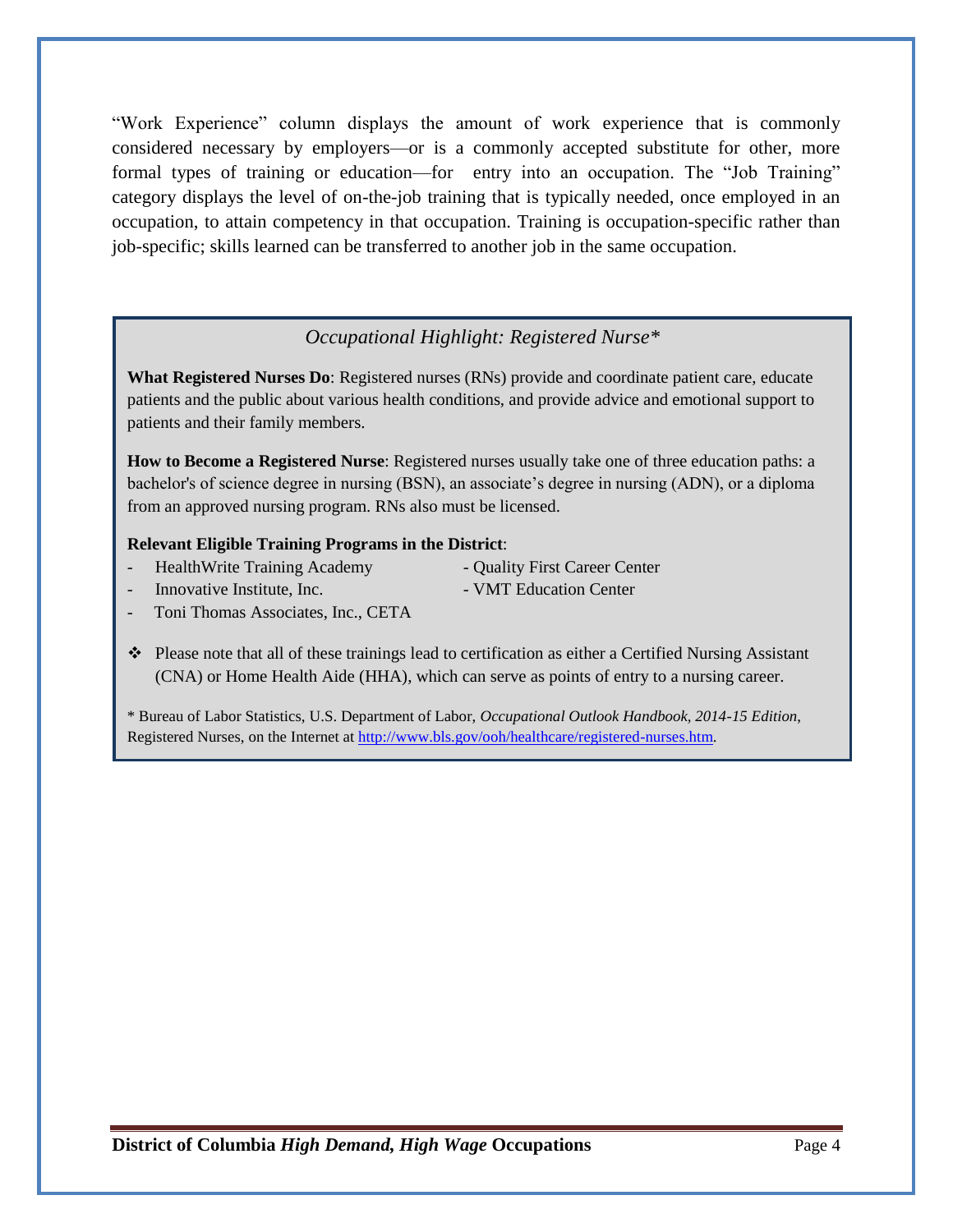| Table 1. High Demand, High Wage Occupations in the District of Columbia |                 |                                                                                      |                 |                                           |                                                          |                                                       |                                               |                                           |                                                                                           |
|-------------------------------------------------------------------------|-----------------|--------------------------------------------------------------------------------------|-----------------|-------------------------------------------|----------------------------------------------------------|-------------------------------------------------------|-----------------------------------------------|-------------------------------------------|-------------------------------------------------------------------------------------------|
| Rank                                                                    | <b>SOC</b> Code | <b>SOC</b> Title                                                                     |                 | % Change<br>Index Employment<br>2010-2020 | Average<br><b>Annual</b><br><b>Openings</b><br>2010-2020 | <b>Annual</b><br><b>Median</b><br><b>Wage</b><br>2011 | <b>Typical Level of Education</b><br>Required | <b>Required Work</b><br><b>Experience</b> | <b>Required Job Training</b>                                                              |
| $\mathbf{1}$                                                            | 172061          | Computer Hardware Engineers                                                          | 19.5            | 35.09                                     | 79                                                       | \$111,550                                             | Bachelor's degree                             | None                                      | None                                                                                      |
| $2 - 3$                                                                 | 151121          | <b>Computer Systems Analysts</b>                                                     | 19              | 34.39                                     | 176                                                      | \$85,230                                              | Bachelor's degree                             | None                                      | None                                                                                      |
| $2 - 3$                                                                 | 151179          | Information Security Analysts, Web<br>Developers, and Computer Network<br>Architects | 19              | 36.21                                     | 158                                                      | \$87,050                                              | Bachelor's degree                             | 1 to 5 years                              | None                                                                                      |
| $4 - 8$                                                                 | 112031          | <b>Public Relations Managers</b>                                                     | 18.5            | 16.03                                     | 157                                                      | \$118,910                                             | Bachelor's degree                             | 1 to 5 years                              | None                                                                                      |
| $4 - 8$                                                                 | 151132          | Software Developers, Applications                                                    | 18.5            | 45.71                                     | 134                                                      | \$94,180                                              | Bachelor's degree                             | None                                      | None                                                                                      |
| $4 - 8$                                                                 | 151133          | Software Developers, Systems Software                                                | 18.5            | 53.30                                     | 95                                                       | \$97,150                                              | Bachelor's degree                             | None                                      | None                                                                                      |
| $4 - 8$                                                                 | 152041          | Statisticians                                                                        | 18.5            | 19.05                                     | 87                                                       | \$105,220                                             | Master's degree                               | None                                      | None                                                                                      |
| $4 - 8$                                                                 | 231011          | Lawyers                                                                              | 18.5            | 15.29                                     | 1429                                                     | \$152,640                                             | Doctoral or professional degree               | None                                      | None                                                                                      |
| $9 - 12$                                                                | 112021          | <b>Marketing Managers</b>                                                            | 18              | 16.70                                     | 66                                                       | \$124,630                                             | Bachelor's degree                             | 1 to 5 years                              | None                                                                                      |
| $9 - 12$                                                                | 113021          | Computer and Information Systems Managers                                            | 18              | 17.83                                     | 139                                                      | \$136,880                                             | Bachelor's degree                             | More than 5 years                         | None                                                                                      |
| $9 - 12$                                                                | 151142          | Network and computer systems architects and<br>administrators                        | 18              | 38.85                                     | 219                                                      | \$82,600                                              | Bachelor's degree                             | None                                      | None                                                                                      |
| $9 - 12$                                                                | 291062          | Family and General Practitioners                                                     | 18              | 31.24                                     | 23                                                       | \$120,010                                             | Doctoral or professional degree               | None                                      | Internship/residency                                                                      |
| $13 - 18$                                                               | 132061          | <b>Financial Examiners</b>                                                           | 17.5            | 23.31                                     | 23                                                       | \$135,480                                             | Bachelor's degree                             | None                                      | Moderate-term on-the-job training                                                         |
| $13 - 18$                                                               | 151141          | Database Administrators                                                              | 17.5            | 43.92                                     | 90                                                       | \$80,450                                              | Bachelor's degree                             | 1 to 5 years                              | None                                                                                      |
| $13 - 18$                                                               | 152031          | <b>Operations Research Analysts</b>                                                  | 17.5            | 19.65                                     | 89                                                       | \$93,000                                              | Bachelor's degree                             | None                                      | None                                                                                      |
| $13 - 18$                                                               | 171011          | Architects, Except Landscape and Naval                                               | 17.5            | 21.45                                     | 88                                                       | \$86,080                                              | Bachelor's degree                             | None                                      | Internship/residency                                                                      |
| $13 - 18$                                                               | 291067          | Surgeons                                                                             | 17.5            | 29.68                                     | 15                                                       | \$187,200                                             | Doctoral or professional degree               | None                                      | Internship/residency                                                                      |
| $13 - 18$                                                               | 292021          | Dental Hygienists                                                                    | 17.5            | 35.50                                     | 28                                                       | \$89,930                                              | Associate's degree                            | None                                      | None                                                                                      |
| $19 - 31$                                                               | 119032          | Education Administrators, Elementary and<br>Secondary School                         | 17              | 19.87                                     | 43                                                       | \$86,010                                              | Master's degree                               | 1 to 5 years                              | None                                                                                      |
| $19 - 31$                                                               | 119033          | Education Administrators, Postsecondary                                              | 17              | 25.31                                     | 89                                                       | \$75,520                                              | Master's degree                               | 1 to 5 years                              | None                                                                                      |
| $19 - 31$                                                               | 119151          | Social and Community Service Managers                                                | 17              | 22.71                                     | 69                                                       | \$83,980                                              | Bachelor's degree                             | 1 to 5 years                              | None                                                                                      |
| $19 - 31$                                                               | 131081          | Logisticians                                                                         | $\overline{17}$ | 20.28                                     | 39                                                       | \$94,960                                              | Bachelor's degree                             | 1 to 5 years                              | None                                                                                      |
| $19 - 31$                                                               | 132051          | <b>Financial Analysts</b>                                                            | 17              | 24.06                                     | 118                                                      | \$80,950                                              | Bachelor's degree                             | None                                      | None                                                                                      |
| $19 - 31$                                                               | 151131          | <b>Computer Programmers</b>                                                          | 17              | 22.83                                     | 125                                                      | \$83,460                                              | Bachelor's degree                             | None                                      | None                                                                                      |
| $19 - 31$                                                               | 193094          | <b>Political Scientists</b>                                                          | 17              | 8.45                                      | 188                                                      | \$115,740                                             | Master's degree                               | None                                      | None                                                                                      |
| $19 - 31$                                                               | 211091          | <b>Health Educators</b>                                                              | 17              | 42.68                                     | 47                                                       | \$74,860                                              | Bachelor's degree                             | None                                      | None                                                                                      |
| $19 - 31$                                                               | 251011          | Business Teachers, Postsecondary                                                     | 17              | 21.16                                     | 46                                                       | \$101,870                                             | Doctoral or professional degree               | None                                      | None                                                                                      |
| $19 - 31$                                                               | 273031          | <b>Public Relations Specialists</b>                                                  | 17              | 21.43                                     | 448                                                      | \$72,860                                              | Bachelor's degree                             | None                                      | Moderate-term on-the-job training                                                         |
| $19 - 31$                                                               | 291051          | Pharmacists                                                                          | 17              | 16.32                                     | 30                                                       | \$113,820                                             | Doctoral or professional degree               | None                                      | None                                                                                      |
| $19 - 31$                                                               | 291111          | <b>Registered Nurses</b>                                                             | $\overline{17}$ | 20.53                                     | 389                                                      | \$73,330                                              | Associate's degree                            | None                                      | None                                                                                      |
| $19 - 31$                                                               | 474011          | Construction and Building Inspectors                                                 | 17              | 35.53                                     | 48                                                       | \$81,530                                              |                                               |                                           | High school diploma or equivalent   More than 5 years   Moderate-term on-the-job training |

T.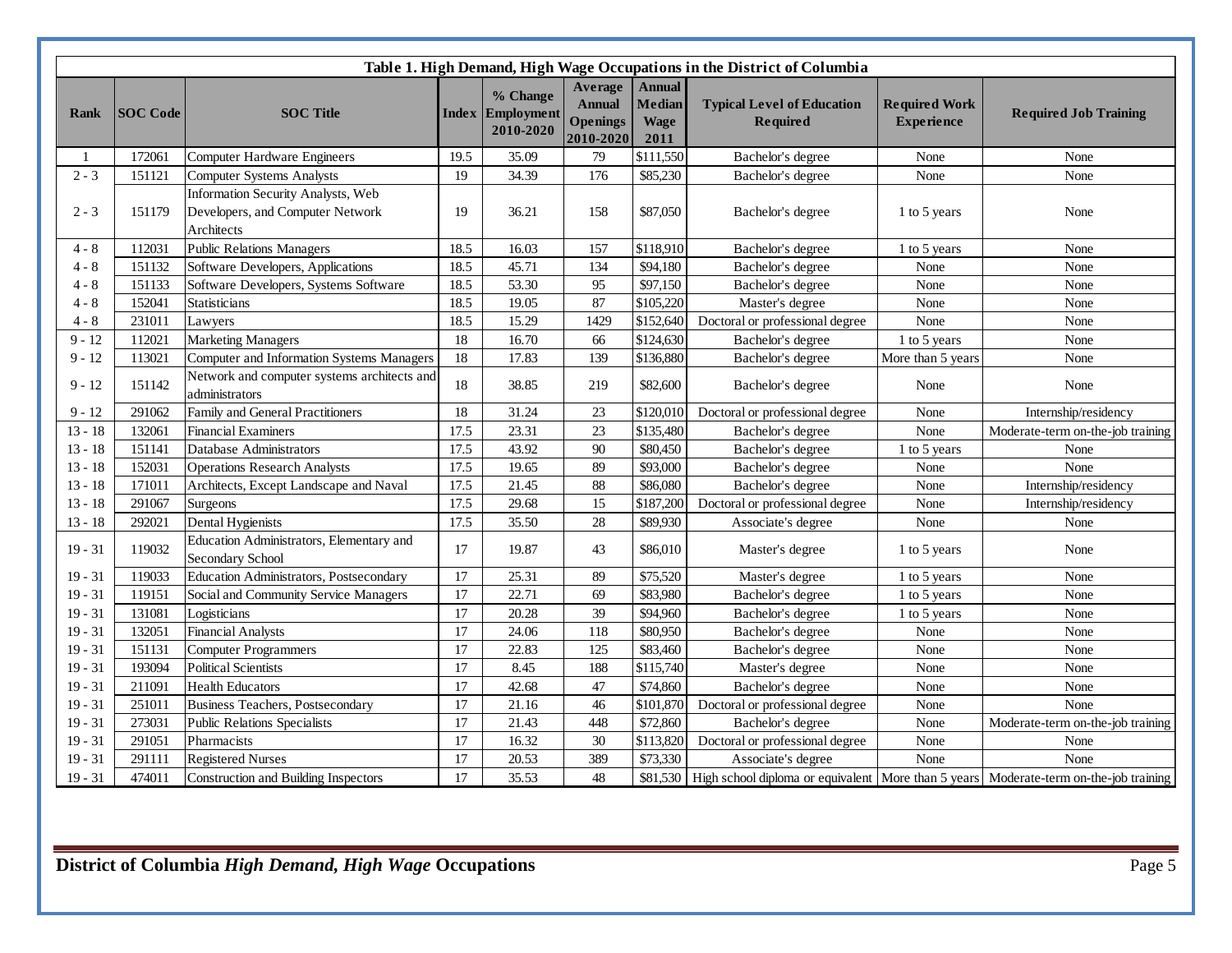Tables 2 through 5 summarize the various requirements depicted in Table 1. Occupational groups are clusters of similar occupations. As Table 2 shows, Computer and Mathematics is the most common *High Demand, High Wage* occupational group, with nearly one-third(29%) of the Top 31 occupations falling into this group. Nearly twenty (20) percent of the Top 31 occupations fall under the Management group. Also, Table 2 shows a high demand for occupational group such as Healthcare Practitioners and Technical and for Business and Financial (16% and 10%, respectively).

| Table 2: D.C. High Demand, High Wage Occupations by Major Occupational Group |                |            |  |  |  |  |  |
|------------------------------------------------------------------------------|----------------|------------|--|--|--|--|--|
| <b>Occupations</b>                                                           | <b>Count</b>   | Percentage |  |  |  |  |  |
| <b>Computer and Mathematics</b>                                              | 9              | 29%        |  |  |  |  |  |
| Management                                                                   | 6              | 19%        |  |  |  |  |  |
| <b>Healthcare Practitioners and Technical</b>                                | 5              | 16%        |  |  |  |  |  |
| <b>Business and Financial</b>                                                | 3              | 10%        |  |  |  |  |  |
| Architecture and Engineering                                                 | $\overline{2}$ | 6%         |  |  |  |  |  |
| Life, Physical and, Social Science                                           |                | 3%         |  |  |  |  |  |
| Community and Social Service                                                 |                | 3%         |  |  |  |  |  |
| Legal                                                                        |                | 3%         |  |  |  |  |  |
| Education, Training and, Library                                             |                | 3%         |  |  |  |  |  |
| Arts, Design, Entertainment, Sports and Media                                |                | 3%         |  |  |  |  |  |
| <b>Construction and Extraction</b>                                           |                | 3%         |  |  |  |  |  |
| <b>Grand Total</b>                                                           | 31             | 100%       |  |  |  |  |  |

Table 3 tells us that nearly two-thirds (61%) of the Top 31 *High Demand, High Wage* occupations in the District require a bachelor's degree. An additional 29 percent of *High Demand, High Wage* occupations require a graduate degree (Doctoral or Professional and/or Master's).

| Table 3: Typical Level of Education for D.C. High Demand, High Wage Occupations |       |            |  |  |  |  |  |
|---------------------------------------------------------------------------------|-------|------------|--|--|--|--|--|
| <b>Level of Education requirement</b>                                           | Count | Percentage |  |  |  |  |  |
| <b>Bachelor's Degree</b>                                                        | 19    | 61%        |  |  |  |  |  |
| Doctoral or Professional Degree                                                 |       | 16%        |  |  |  |  |  |
| <b>Master's Degree</b>                                                          |       | 13%        |  |  |  |  |  |
| <b>Associate's Degree</b>                                                       | ⌒     | 6%         |  |  |  |  |  |
| High School Diploma or Equivalent                                               |       | 3%         |  |  |  |  |  |
| <b>Grand Total</b>                                                              | 31    | 100%       |  |  |  |  |  |

Table 4 reveals that almost seventy (70) percent of *High Demand, High Wage* occupations in the District typically require no work experience in a related occupation to enter that occupation. This can be attributed to the fact that the education requirements are quite high, as discussed above, and the associated wages are also relatively high.

**District of Columbia** *High Demand, High Wage* **Occupations <b>Page 6** Page 6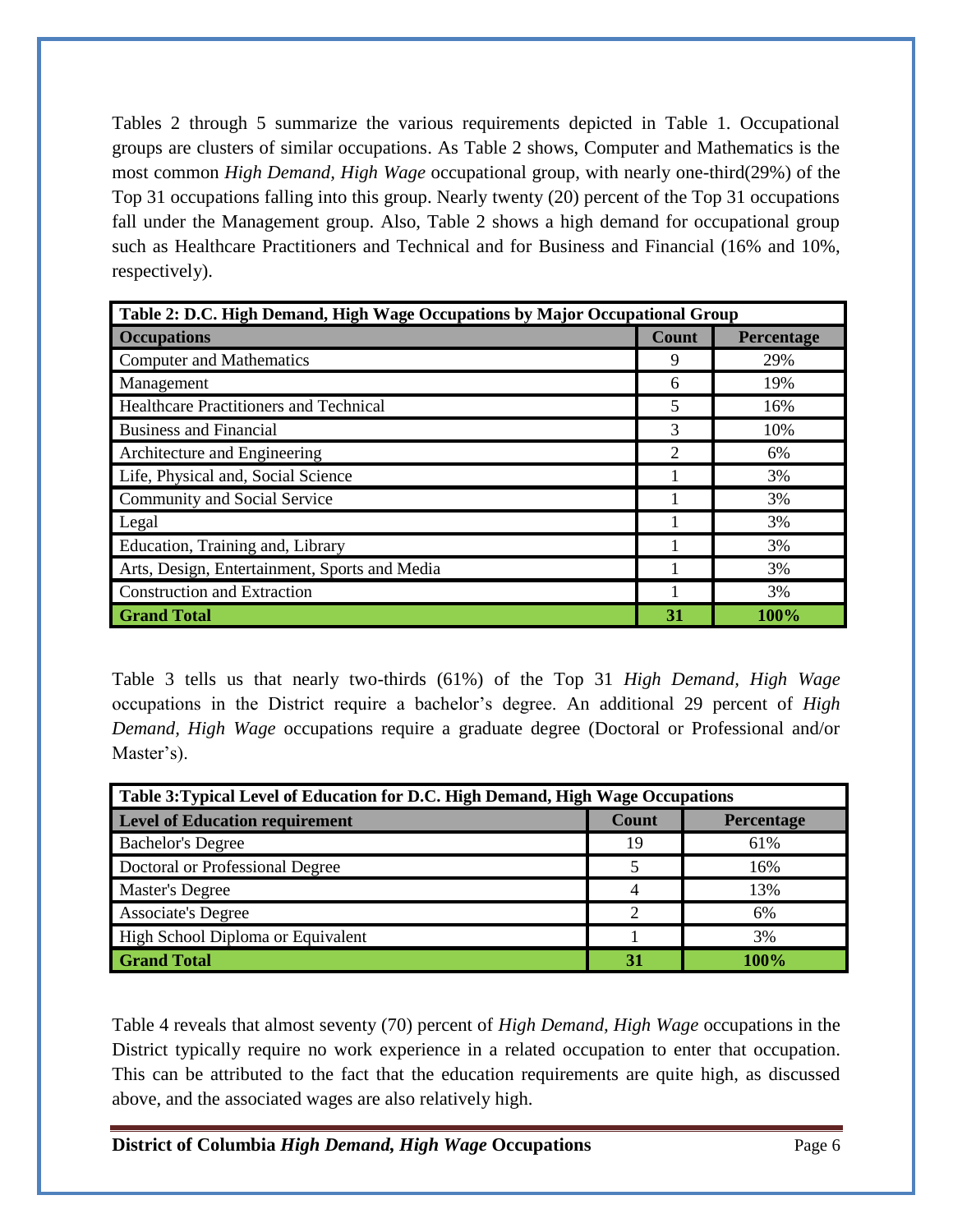| Table 4: Required work experience for D.C. High Demand and High Wage |       |            |  |  |  |  |  |
|----------------------------------------------------------------------|-------|------------|--|--|--|--|--|
| Work experience requirement                                          | Count | Percentage |  |  |  |  |  |
| None                                                                 | 21    | 68%        |  |  |  |  |  |
| 1 to 5 years                                                         |       | 26%        |  |  |  |  |  |
| More than 5 years                                                    | ႒     | 6%         |  |  |  |  |  |
| <b>Grand Total</b>                                                   | 31    | 100%       |  |  |  |  |  |

Similarly, Table 5 shows that more than eighty (80) percent of the District's Top 31 *High Demand, High Wage* occupations typically require no additional occupation-specific training or preparation to attain competency in that occupation. However, twenty (20) percent of *High Demand, High Wage* occupations require some level of on-the-job training.

| Table 5: Required level of training for DC High Demand, High Wage |       |            |  |  |  |  |  |
|-------------------------------------------------------------------|-------|------------|--|--|--|--|--|
| <b>Training requirement</b>                                       | Count | Percentage |  |  |  |  |  |
| None                                                              | 25    | 81%        |  |  |  |  |  |
| Internship/residency                                              |       | 10%        |  |  |  |  |  |
| Moderate-term on-the-job training                                 |       | 10%        |  |  |  |  |  |
| <b>Grand Total</b>                                                | 31    | 100%       |  |  |  |  |  |

## *Occupational Highlight: Computer Support Specialist\**

**What Computer Support Specialists Do**: Computer support specialists provide help and advice to people and organizations using computer software or equipment. Some, called computer network support specialists, support information technology (IT) employees within their organization. Others, called computer user support specialists, assist non-IT users who are having computer problems.

**How to Become a Computer Support Specialist**: Because of the wide range of skills used in different computer support jobs, there are many paths into the occupation. A bachelor's degree is required for some computer support specialist positions, but an associate's degree or postsecondary classes may be enough for others.

#### **Relevant Eligible Training Programs in the District**:

- Academy of Computer Education (ACE) ASM Educational Learning Center
- 
- 
- 
- Byte Back  **George Mason University, TechAdvance**
- Toni Thomas Associates, Inc., CETA Career Technical Institute
- -
- RizeUp Technology Training Center Year Up
- -

\* Bureau of Labor Statistics, U.S. Department of Labor, *Occupational Outlook Handbook, 2014-15 Edition*, Computer Support Specialists, on the Internet at [http://www.bls.gov/ooh/computer-and-information](http://www.bls.gov/ooh/computer-and-information-technology/computer-support-specialists.htm)[technology/computer-support-specialists.htm.](http://www.bls.gov/ooh/computer-and-information-technology/computer-support-specialists.htm)

**District of Columbia** *High Demand, High Wage* **Occupations <b>Page 7** Page 7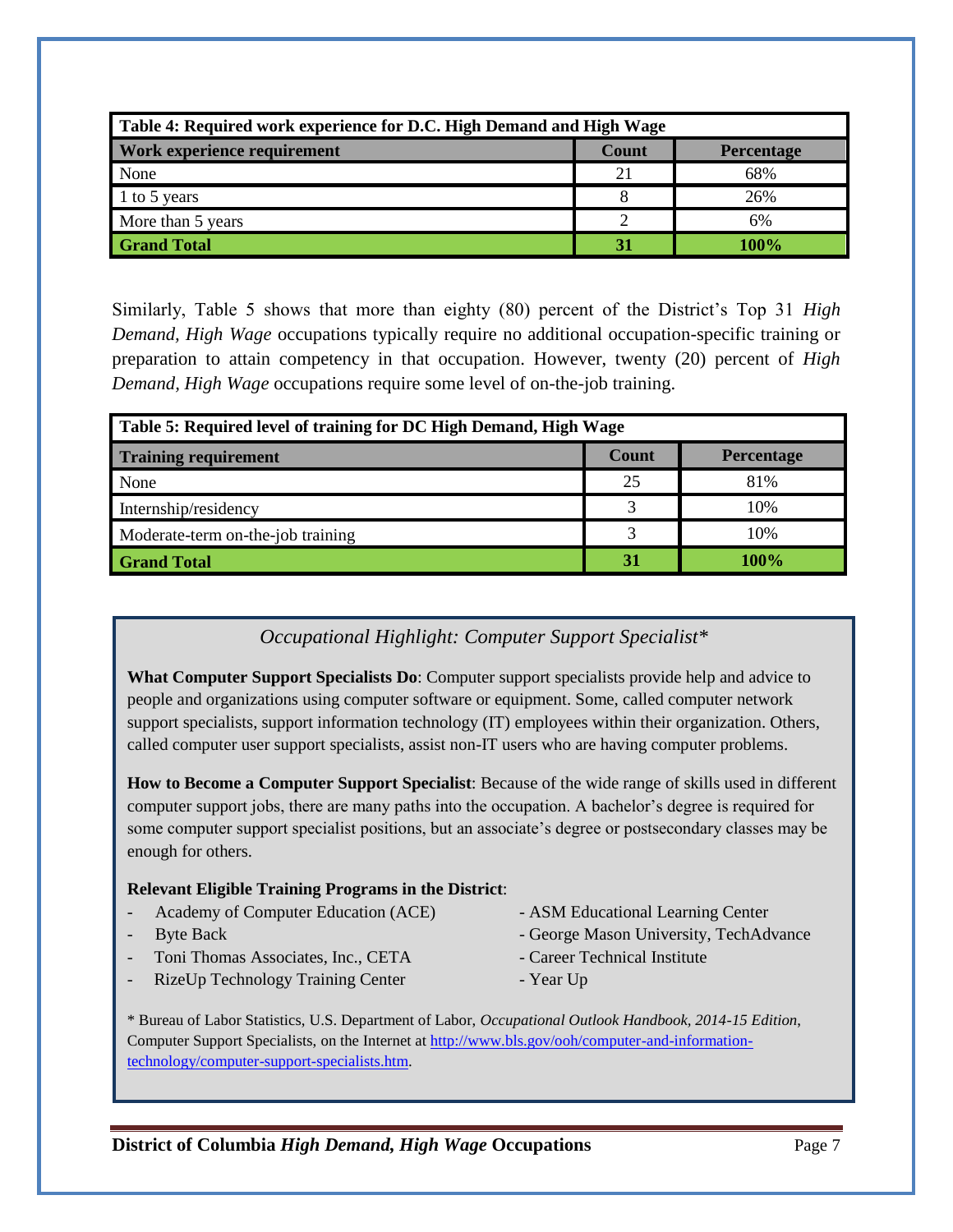| Table 6. High Demand, High Wage Occupations Requiring Less Than a Bachelor's Degree in the District of Columbia |                    |                                                                                        |                 |                                            |                                                   |                                             |                                                      |                                           |                                                                                       |
|-----------------------------------------------------------------------------------------------------------------|--------------------|----------------------------------------------------------------------------------------|-----------------|--------------------------------------------|---------------------------------------------------|---------------------------------------------|------------------------------------------------------|-------------------------------------------|---------------------------------------------------------------------------------------|
| <b>Rank</b>                                                                                                     | <b>SOC</b><br>Code | <b>SOC</b> Title                                                                       | <b>Index</b>    | % Change<br><b>Employment</b><br>2010-2020 | Average<br><b>Annual</b><br>Openings<br>2010-2020 | <b>Annual</b><br>Median<br><b>Wage 2011</b> | <b>Typical Level of Education</b><br><b>Required</b> | <b>Required Work</b><br><b>Experience</b> | <b>Required Job Training</b>                                                          |
| 18                                                                                                              | 292021             | Dental Hygienists                                                                      | 17.5            | 35.50                                      | 28                                                | \$89,930                                    | Associate's degree                                   | None                                      | None                                                                                  |
| $30 - 31$                                                                                                       |                    | 291111 Registered Nurses                                                               | 17              | 20.53                                      | 389                                               | \$73,330                                    | Associate's degree                                   | None                                      | None                                                                                  |
| $30 - 31$                                                                                                       |                    | 474011 Construction and Building Inspectors                                            | 17              | 35.53                                      | 48                                                | \$81,530                                    |                                                      |                                           | High school diploma or equivalent More than 5 years Moderate-term on-the-job training |
| $42 - 44$                                                                                                       |                    | 111021 General and Operations Managers                                                 | 16              | 0.09                                       | 594                                               | \$127,790                                   | Associate's degree                                   | 1 to 5 years                              | None                                                                                  |
| $42 - 44$                                                                                                       |                    | 113011 Administrative Services Managers                                                | 16              | 13.27                                      | 143                                               | \$79,700                                    | High school diploma or equivalent                    | 1 to 5 years                              | None                                                                                  |
| $58 - 74$                                                                                                       | 119199             | Managers, All Other                                                                    | 15.5            | $-3.50$                                    | 856                                               | \$126,250                                   | High school diploma or equivalent                    | 1 to 5 years                              | None                                                                                  |
| 59                                                                                                              |                    | 131199 Business Operations Specialists, All Other                                      | 15.5            | 9.58                                       | 1146                                              | \$82,840                                    | High school diploma or equivalent                    | Less than 1 year                          | Long-term on-the-job training                                                         |
| 61                                                                                                              |                    | 151150 Computer Support Specialists                                                    | 15.5            | 22.36                                      | 230                                               | \$60,080                                    | Some college, no degree                              | None                                      | Moderate-term on-the-job training                                                     |
| 70                                                                                                              |                    | 232011 Paralegals and Legal Assistants                                                 | 15.5            | 16.32                                      | 232                                               | \$64,550                                    | Associate's degree                                   | None                                      | None                                                                                  |
| 74                                                                                                              | 333021             | Detectives and Criminal Investigators                                                  | 15.5            | 2.38                                       | 84                                                | \$122,410                                   | High school diploma or equivalent                    | 1 to 5 years                              | Moderate-term on-the-job training                                                     |
| 91                                                                                                              | 253021             | Self-Enrichment Education Teachers                                                     | 15              | 30.91                                      | 45                                                | \$55,430                                    | High school diploma or equivalent                    | 1 to 5 years                              | None                                                                                  |
| 97                                                                                                              | 292037             | Radiologic Technologists and Technicians                                               | 15              | 26.71                                      | 34                                                | \$64,220                                    | Associate's degree                                   | None                                      | None                                                                                  |
| 98 - 114                                                                                                        | 119021             | <b>Construction Managers</b>                                                           | 14.5            | 6.56                                       | 24                                                | \$103,340                                   | Associate's degree                                   | More than 5 years                         | None                                                                                  |
| $98 - 114$                                                                                                      | 331012             | First-Line Supervisors/Managers of Police and<br>Detectives                            | 14.5            | $-4.67$                                    | 54                                                | \$131,510                                   | High school diploma or equivalent                    | 1 to 5 years                              | Moderate-term on-the-job training                                                     |
| $98 - 114$                                                                                                      | 431011             | First-Line Supervisors/Managers of Office and<br><b>Administrative Support Workers</b> | 14.5            | 15.71                                      | 221                                               | \$58,850                                    | High school diploma or equivalent                    | 1 to 5 years                              | None                                                                                  |
| $144 - 150$                                                                                                     | 292061             | Licensed Practical and Licensed Vocational Nurses                                      | 13.5            | 21.99                                      | 89                                                | \$50,360                                    | Postsecondary non-degree award                       | None                                      | None                                                                                  |
| 144 - 150                                                                                                       | 419022             | <b>Real Estate Sales Agents</b>                                                        | 13.5            | 6.95                                       | $\overline{55}$                                   | \$76,500                                    | High school diploma or equivalent                    | None                                      | Long-term on-the-job training                                                         |
| 144 - 150                                                                                                       |                    | 436011 Executive Secretaries and Administrative Assistants                             | 13.5            | 15.63                                      | 394                                               | \$49,540                                    | High school diploma or equivalent                    | 1 to 5 years                              | None                                                                                  |
| 144 - 150                                                                                                       |                    | 472152 Plumbers, Pipefitters, and Steamfitters                                         | 13.5            | 9.25                                       | 46                                                | \$63,100                                    | High school diploma or equivalent                    | None                                      | Apprenticeship                                                                        |
| 144 - 150                                                                                                       |                    | 518021 Stationary Engineers and Boiler Operators                                       | 13.5            | 18.09                                      | 16                                                | \$65,750                                    | High school diploma or equivalent                    | None                                      | Long-term on-the-job training                                                         |
| 144 - 150                                                                                                       |                    | 532021 Air Traffic Controllers                                                         | 13.5            | 0.90                                       | 13                                                | \$140,330                                   | Associate's degree                                   | None                                      | Long-term on-the-job training                                                         |
| 144 - 150                                                                                                       | 536051             | <b>Transportation Inspectors</b>                                                       | 13.5            | 5.16                                       | 11                                                | \$107,750                                   | Some college, no degree                              | None                                      | Short-term on-the-job training                                                        |
| 152 - 173                                                                                                       | 131023             | Purchasing Agents, Except Wholesale, Retail, and<br><b>Farm Products</b>               | 13              | $-4.83$                                    | 87                                                | \$77,370                                    | High school diploma or equivalent                    | None                                      | Long-term on-the-job training                                                         |
| 152 - 173                                                                                                       |                    | 173023 Electrical and Electronic Engineering Technicians                               | 13              | 17.66                                      | 17                                                | \$68,930                                    | Associate's degree                                   | None                                      | None                                                                                  |
| 152 - 173                                                                                                       |                    | 271019 Artists and Related Workers, All Other                                          | 13              | $-6.63$                                    | 88                                                | \$84,860                                    | High school diploma or equivalent                    | None                                      | Long-term on-the-job training                                                         |
| 152 - 173                                                                                                       |                    | 292031 Cardiovascular Technologists and Technicians                                    | 13              | 34.09                                      | $\overline{4}$                                    | \$64,190                                    | Associate's degree                                   | None                                      | None                                                                                  |
| 152 - 173                                                                                                       |                    | 292032 Diagnostic Medical Sonographers                                                 | 13              | 40.96                                      | $\overline{4}$                                    | \$65,000                                    | Associate's degree                                   | None                                      | None                                                                                  |
| 152 - 173                                                                                                       |                    | 292041 Emergency Medical Technicians and Paramedics                                    | 13              | 18.54                                      | 42                                                | \$49,200                                    | Postsecondary non-degree award                       | None                                      | None                                                                                  |
| 152 - 173                                                                                                       |                    | 333051 Police and Sheriff's Patrol Officers                                            | 13              | 0.06                                       | 154                                               | \$65,380                                    | High school diploma or equivalent                    | None                                      | Moderate-term on-the-job training                                                     |
| $152 - 173$                                                                                                     |                    | 436012 Legal Secretaries                                                               | $\overline{13}$ | 6.08                                       | 125                                               | \$66,360                                    | High school diploma or equivalent                    | None                                      | Moderate-term on-the-job training                                                     |
| 152 - 173                                                                                                       | 518031             | Water and Liquid Waste Treatment Plant and<br><b>System Operators</b>                  | 13              | 26.05                                      | 14                                                | \$56,100                                    | High school diploma or equivalent                    | None                                      | Long-term on-the-job training                                                         |

T.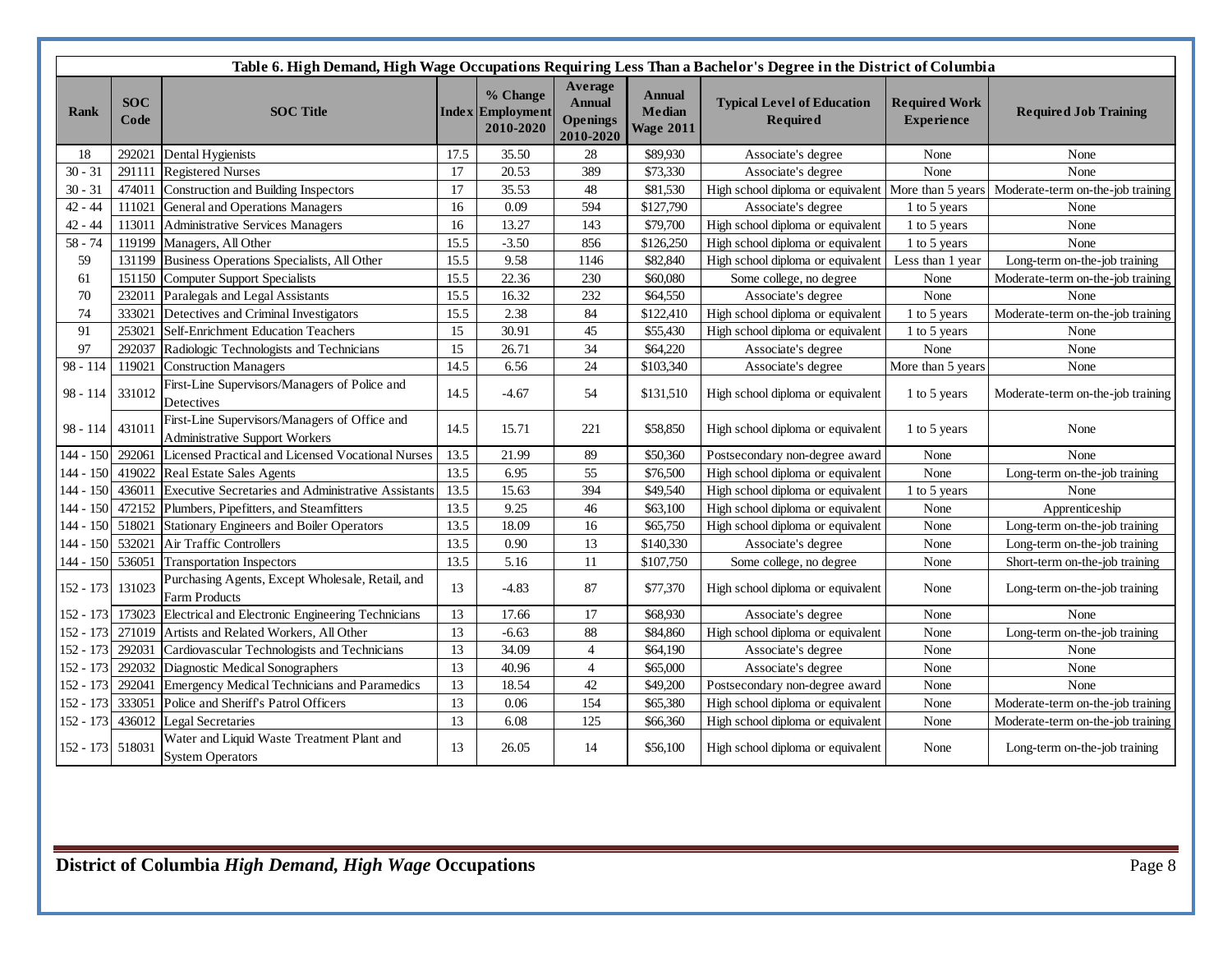## *Occupational Highlight: Paralegals and Legal Assistants\**

**What Paralegals and Legal Assistants Do**: Paralegals and legal assistants do a variety of tasks to support lawyers, including maintaining and organizing files, conducting legal research, and drafting documents.

**How to Become a Paralegals or Legal Assistant**: There are several paths to become a paralegal. Candidates can enroll in a community college paralegal program to earn an associate's degree. A small number of schools also offer bachelor's and master's degrees in paralegal studies. Those who already have a bachelor's degree in another subject can earn a certificate in paralegal studies. Finally, some employers hire entry-level paralegals without any experience or education in paralegal studies and train them on the job, though these jobs typically require a bachelor's degree.

#### **Relevant Eligible Training Programs in the District**:

Paralegal Institute of Washington

\* Bureau of Labor Statistics, U.S. Department of Labor, *Occupational Outlook Handbook, 2014-15 Edition*, Paralegals and Legal Assistants, on the Internet at [http://www.bls.gov/ooh/legal/paralegals-and-legal](http://www.bls.gov/ooh/legal/paralegals-and-legal-assistants.htm)[assistants.htm.](http://www.bls.gov/ooh/legal/paralegals-and-legal-assistants.htm)

As previously mentioned, Table 6 displays the District's Top 31 *High Demand, High Wage* occupations according to the outlined methodology (see page 1). However, in Table 6 we are only viewing those occupations that typically require less than a bachelor's degree for entry into the occupation. Table 7, along with Charts 1 and 2, summarizes the various occupational requirements depicted in Table 6. The top two occupational groups represented in occupations requiring less than a bachelor's degree are Healthcare Practitioners and Technical (23%) and Management (13%).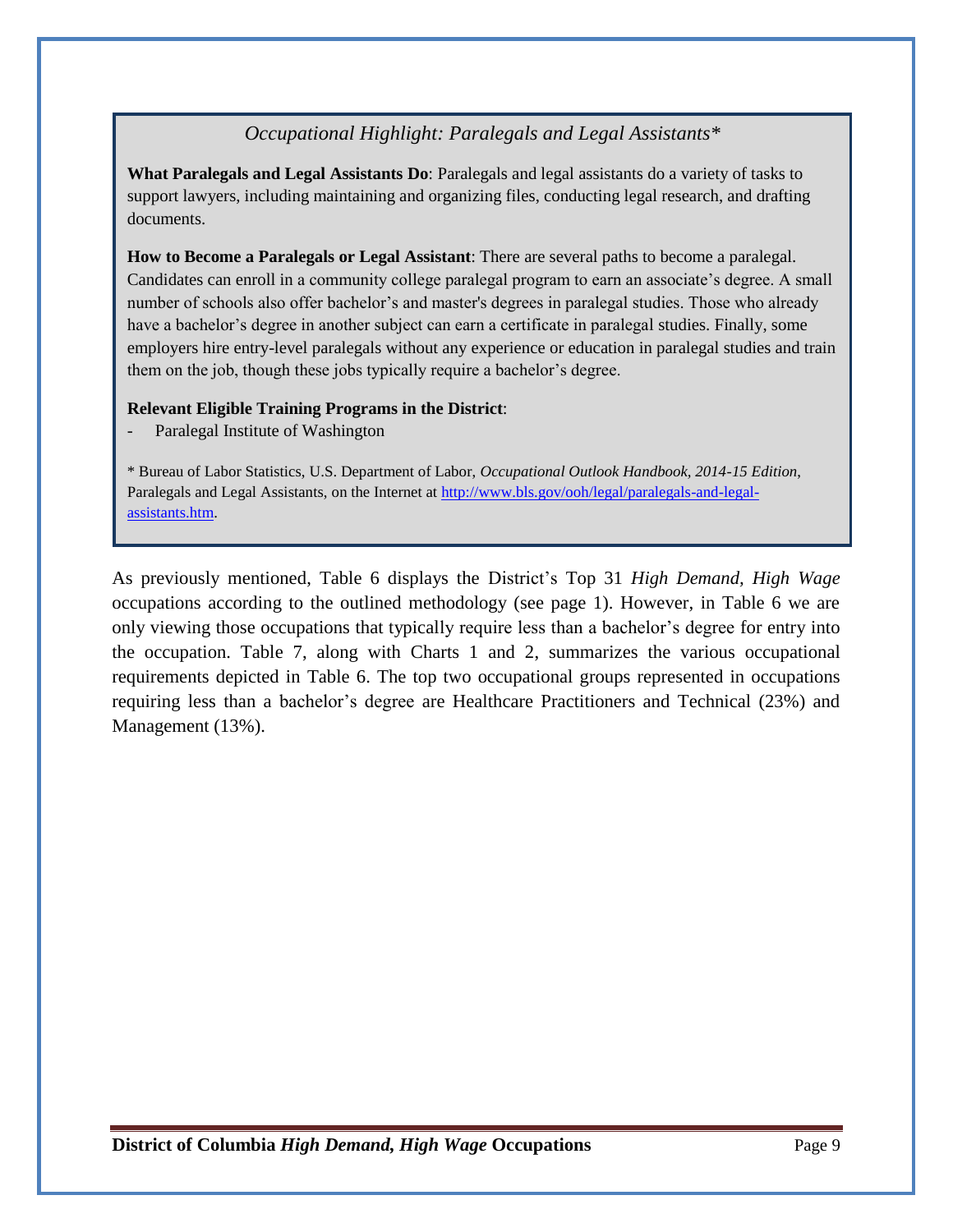| Table 7: D.C. High Demand, High Wage Occupations by Major Occupational Group (< B.A.) |                |            |  |  |  |  |  |
|---------------------------------------------------------------------------------------|----------------|------------|--|--|--|--|--|
| <b>Occupations</b>                                                                    | Count          | Percentage |  |  |  |  |  |
| Healthcare Practitioners and Technical                                                |                | 23%        |  |  |  |  |  |
| Management                                                                            | 4              | 13%        |  |  |  |  |  |
| <b>Protective Service</b>                                                             | 3              | 10%        |  |  |  |  |  |
| Office and Administrative Support                                                     | 3              | 10%        |  |  |  |  |  |
| <b>Business and Financial</b>                                                         | 2              | 6%         |  |  |  |  |  |
| <b>Construction and Extraction</b>                                                    | $\overline{2}$ | 6%         |  |  |  |  |  |
| Production                                                                            | 2              | 6%         |  |  |  |  |  |
| <b>Transportation and Material Moving</b>                                             | 2              | 6%         |  |  |  |  |  |
| <b>Computer and Mathematical</b>                                                      |                | 3%         |  |  |  |  |  |
| Architecture and Engineering                                                          |                | 3%         |  |  |  |  |  |
| Legal                                                                                 |                | 3%         |  |  |  |  |  |
| Education, Training and Library                                                       |                | 3%         |  |  |  |  |  |
| Arts, Design, Entertainment, Sports and Media                                         |                | 3%         |  |  |  |  |  |
| Sales and Related                                                                     |                | 3%         |  |  |  |  |  |
| <b>Grand Total</b>                                                                    | 31             | 100%       |  |  |  |  |  |

Similar to Table 7 above, Chart 1 reveals that sixty-five (65) percent of *High Demand, High Wage* occupations requiring less than a bachelor's degree in the District typically require no work experience in a related occupation to enter that occupation. Also, more than thirty (30) percent require more than one (1) year work experience, with six (6) percent requiring more than five (5) years. Chart 2, diverging from Table 5, tells us that for *High Demand, High Wage* occupations requiring less than a bachelor's degree, roughly half require no training to gain competency in that occupation, while more than forty (40) percent require moderate- to longterm on-the-job training.